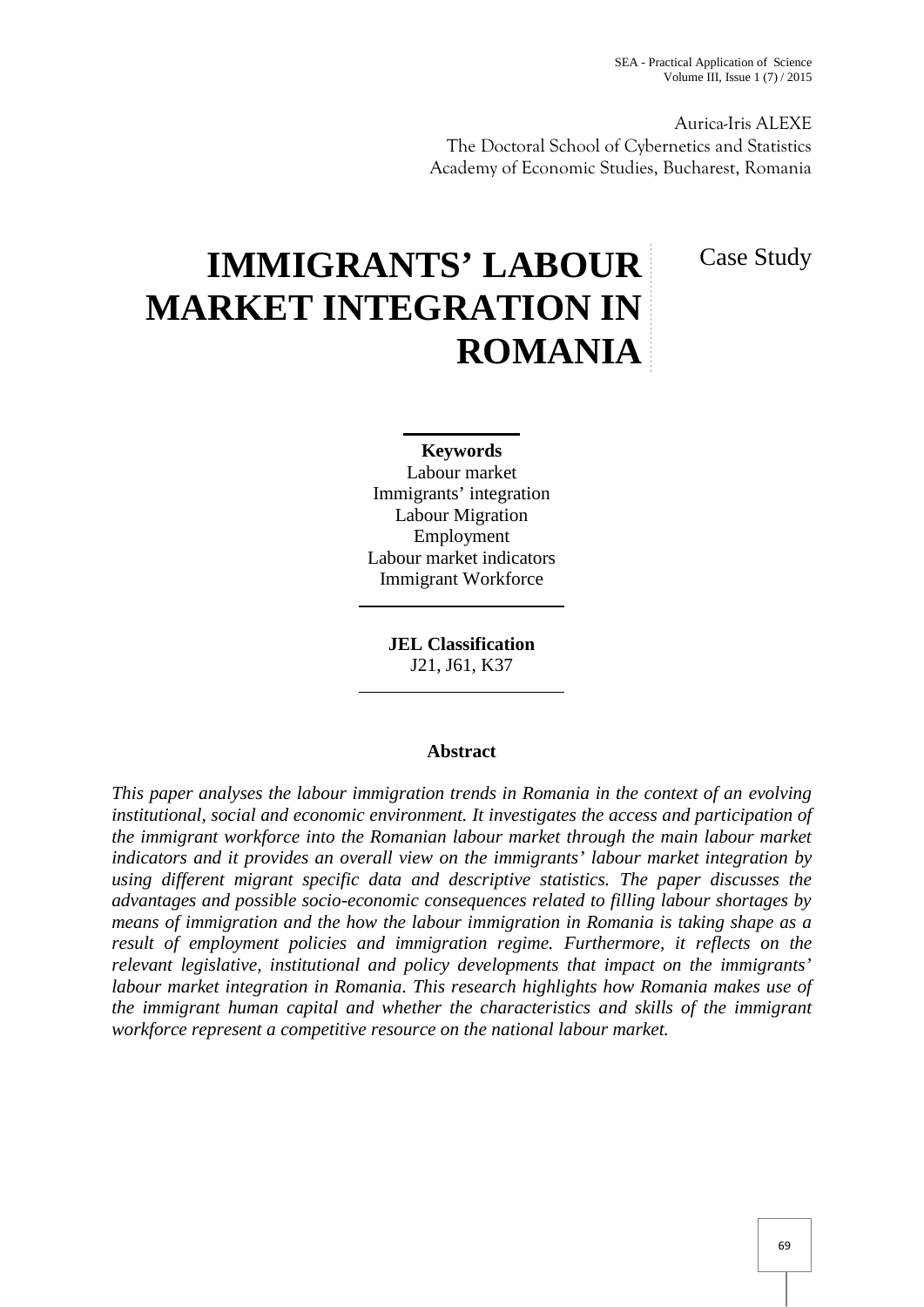## **MIGRATION TRENDS**

Although migration in Romania constitutes a rather recent phenomenon, it has become of outmost importance and it has deeply influenced and transformed the Romanian society in all its aspects, from the individual and community experiences to the general public perceptions. "By moving to work abroad, return in the home country and immigration into Romania, we can see how the major social and economic processes are being defined. Migration represents 'a total social phenomenon' which offers the way 'to read' the problems and opportunities, history, present and future that characterize the Romanian society" (Sandu, 2010).

At the end of 2014, Romania represents the main source country for migrants within the European Union (EU) with an estimated number of more than three million Romanians left to work or to study abroad. Romania still remains a net emigration country and it slowly transforms into a destination country for immigrants, being the host country for about 100,000 immigrants.

Over the last two and a half decades, the population in Romania registered a continuous decrease from 23 million in 1990, to 21.4 million in 2008, respectively around 20 million inhabitants in 2011 and it is forecast that by 2050 it will reach only 16 million persons. The changes in the population structures by age groups and gender, corroborated with the decrease of the fertility rate lead to a continuous process of demographic ageing. Furthermore, the population decrease is also greatly influenced by the Romanian emigration, characterized by emigration of youth and active people, leading to labour market shortages and putting pressure on social services and insurance market. In this sense, immigration to Romania should be understood in direct correlation with the Romanian labour emigration in terms of migrants' profiles, skills and employment opportunities available on the national labour market (Alexe, 2010). The share of immigrants in total population of Romania accounts for 0.5 per cent. (total population of Romania in June 2014 was of 19,473,488 persons according to the National Statistics Institute). It is generally expected that the proportion of immigrants will continue to rise in the coming decades in Romania because of the labour needs related to population ageing. The Eurostat predicts that, from 2008 to 2060, Romania would register a net migration ratio of 1.8 per cent.

Data provided by the Romanian General Inspectorate for Immigration (GII) highlights that during 2011-2014 the migration inflows in Romania have had a stable evolution reaching every year an average of 100,000 persons, with an annual rate of  $+/-$  two per cent. In 2014, the total number of immigrants in Romania was of 98,586, out of which 57,471 third-country nationals and 41,115 that came from UE and EEA Member States and Swiss Confederation.

Data for the years 2005-2014 regarding the number of third-country nationals (TCNs) residing in Romania indicate a rather linear trend with small annual variations of the total number since the year of 2008 (see figure 1). At the same time, it is worth to be noted that since Romania became a member of the European Union (2007), the number of third-country increased quite a lot with 29 per cent and in 2014 compared to 2005 we have a growth in the TCNs of around 38 per cent (GII, 2008a; 2008b;2009; 2010; 2011; 2012; 2013;2014)

In 2014, main five countries of origin for third-country nationals with legal stay in Romania were Moldova – 9,838 persons; Turkey - 8816 persons; China – 7359 persons; Syria – 4136 persons; USA – 2010 persons. As regards the EU citizens in Romania, they come from: Italy - 11,369 persons; Germany – 5,255 persons; France – 4,378 persons; Hungary – 3,171 persons; Greece – 2,134 persons (GII, 2014).

Until 2005, the immigration for commercial activities was prevailing while during economic boom (2006-2008) labour immigration had an ascending trend. Immigration for study purposes represents a constant of the immigration phenomenon in Romania. This constitutes a direct result of the national policies that encourage foreigners to come and study in Romania and of the scholarships and special places in the national educational system offered for the Romanian ethnics abroad (Alexe et al., 2011). In 2014, as in the previous years the migrants who arrived through family reunion together with those who are family members of a Romanian citizen stand for the majority of Romania's migrant population.

More than half of the migrants are young, in the age group less than 35 years old and around 60 per cent are men. During the years, the immigrants had settled predominantly in cities where they find more economic, education and labour market opportunities as well as their ethnic communities and social networks. Almost half of the migrants in Romania are concentrated around the capital city, in the region Bucharest-Ilfov while the cities, especially, the ones with universities attract the rest of immigrants: Iasi, Constanta, Timis, Cluj, Prahova account for a total share of about 40 per cent.

#### **LABOUR IMMIGRATION POLICIES**

The accession to the EU brought substantial developments in the legislation regulating the foreigners' regime in Romania, EU/EEA Member States citizens, as well as regarding the legal framework on asylum in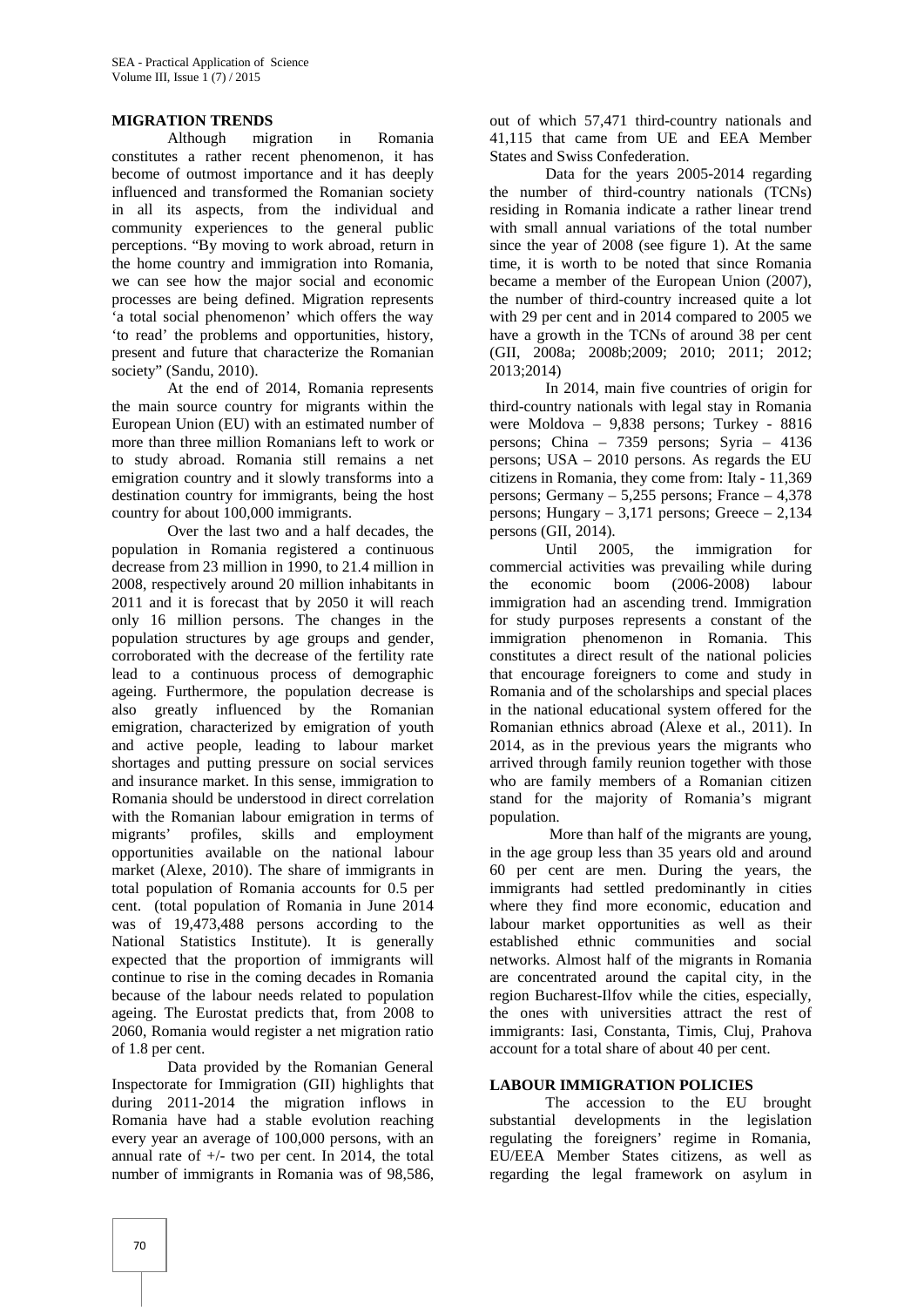Romania. Moreover, in order to fully apply the Schengen acquis provisions, legal, institutional, administrative and technical measures for the its transposition into the national legislation have been adopted (Alexe et al., 2010; GII, 2014).

The present legal framework regulating the foreigners' regime in Romania, as well as the legislation regulating the asylum in Romania includes the Government Emergency Ordinance (GEO) 194/2002 on foreigners' regime in Romania, republished, the GEO 102/2005 on free movement on the Romanian territory for EU/EEA Member States citizens subsequently modified and completed by Law 260/2005, Law 122/2006 on asylum in Romania, subsequently modified and completed and GEO 56/2007 on employment and posting of workers on the Romanian territory, approved with changes and completions by Law 134/2008.

GEO 194/2002 introduced the types of support that the foreigners with legal stay on the Romanian territory are entitled to, in order to facilitate their integration into the Romanian society. Furthermore, GO 41/2006 amended the GO 44/2004 to include TCNs as beneficiaries of social integration defined as the "process of active participation to the economic, social and cultural life of the Romanian society, in the view of preventing and combating their social exclusion and marginalization."

The National Strategy on Immigration is the strategic document that governs the actions of the Romanian institutions in the field of immigration, asylum and integration of foreigners and it is implemented through National Annual Plans. The inter-institutional cooperation mechanism defined in the Government Decision 572/2008 states that the Romanian General Inspectorate for Immigration as the leading institution with a coordinating role for the Strategy's implementation that will collaborate also with IOs and NGOs in this sense.

Labour immigration has been considered a major area addressed by the Strategy on Immigration 2011-2014. According to the document it is highlighted that Romania gives a special attention to the policies regulating the admission of TCNs for the purpose of work with a special focus on attracting the highly-skilled migrant workers. Additionally, the Strategy on Immigration 2011-2014 clearly underlines that Romania has provided a legal framework with targeted facilities so that TCNs graduating in Romania could remain on the national territory as high-skilled labour force or be employed in the research and development sector.

Concerning the labour market requirements, according to the National Strategy on Immigration, the Government of Romania undertakes yearly evaluations to establish the needs

of foreign labour force and to identify the economic sectors that are characterized by labour shortages that should be addressed through labour immigration. The annual quota representing the number of work authorizations (employment/posting notices) to be issued to foreigners is established by GD at the proposal of the Ministry of Labour, Family, Social Protection and Elderly Persons and taking into account the provisions of the relevant normative acts in the field.

GD 25/2014 on the employment and posting of foreigners in Romania and on amending supplementing certain normative acts concerning foreigners' regime in Romania that entered into force in 28 November 2014 is the newest and relevant labour immigration policy adopted. GD 25/2014 established a clear legal framework, both in terms of linking terminology with the EU law and the use of rigorous and complex assumptions related to various institutions and legal instruments specific to migration. In addition, the aim was to achieve transposition into the national legislation of the following Directives: Directive 2008/115/EC on common standards and procedures in Member States for returning illegally staying third-country nationals; Directive 2011/98/EU on a single application procedure for a unique permit for third-country nationals to reside and to get employment in the Member States and a common set of rights for third-country workers legally residing in a Member State.

Among the most important aspects regarding employment and posting of foreigners in Romania several important changes have been introduced, as follows: definition of terms and phrases that are used throughout GD 25/2014 in relation to changes to GEO 194/2002 and the provisions of Directive 2011/98 / EU; as a general rule, the employers have the obligation to get employment notice when assigning a foreigner on a particular work function; the employment notice is issued at the request of the employer if there is cumulative fulfillment of general conditions and special conditions set by GD 25/2014 for each type of worker; some facilities have been given for the employment for some categories of foreigners who have been admitted to the national labour market in Romania; setting the limiting situations in which foreigners may be employed without employment notice; establishment of provisions similar to those in employment for foreigners to be posted on the Romanian territory, considering that the document to be obtained by the services' recipient is to be the notice of posting; regulating the competences and procedures for setting up the annual quota on new types of workers admitted to the labour market in Romania; regulating the procedural measures, including related fees to be charged for issuing employment or posting notices, and the penalties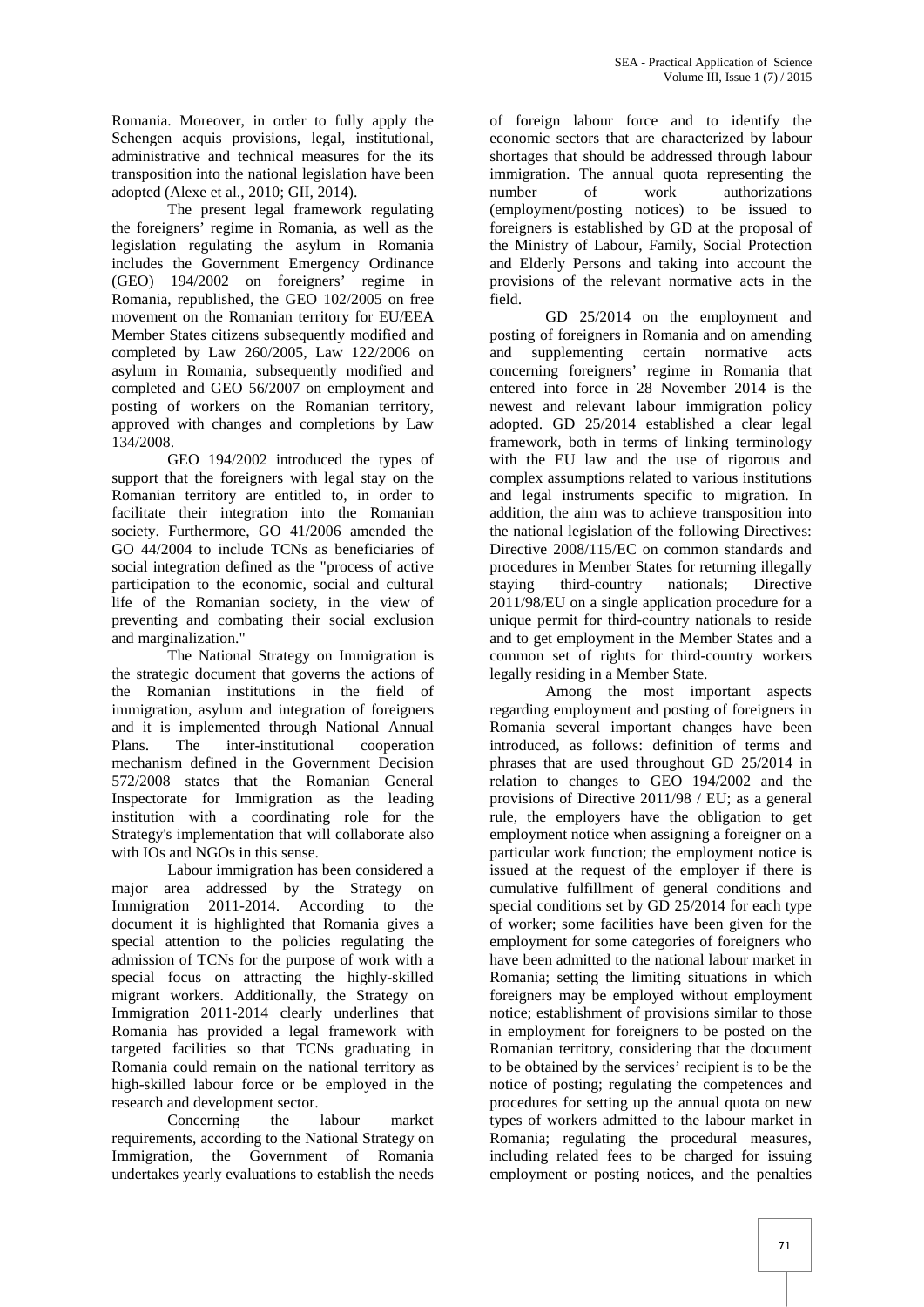applicable to infringements of the provisions of the GD 25/2014; linking to some of the provisions of Directive 2009/52/EC by establishing the minimum standards on sanctions and measures against employers that hire illegally the third-country nationals; putting in place transitional rules; repealing of the GEO 56/2007, as amended and supplemented.

In addition, two major aspects in amending and supplementing GEO 194/2002 with impact on the migrants' labour market integration have been taken into account: on one hand, clarifying problematic issues arising in implementation such as establishing a list of border crossing documents accepted by the Romanian state; granting access for workers from subordinated structures of the Ministry of Internal Affairs to the data on foreigners staying in tourist accommodations, exceptions to invitation procedure; correlating with the applicable legislation in the field of independent economic activities or liberal professions or empower the police officers within GII to claim any expertise or consult experts to determine the legal status of foreigners; and, on the other hand changing the provisions related to long-stay visa issuance and extension of the right of residence for work purposes, and those on equal treatment of foreigners, so as to ensure correct and complete transposition of the provisions of Directive 2011/98/EU.

The legislative changes brought by the GD 25/2014 on the employment and posting of foreigners in Romania and on amending and supplementing certain normative acts concerning foreigners' regime in Romania can improve and facilitate both access and mobility of foreigners in the national labour market with a potential positive effect on business. At the same time, strengthening the legal rights of foreign workers may lead to increased integration into the Romanian society and, consequently, to an increased contribution of the immigrants in the social, economic and cultural life of Romania.

## **LABOUR MARKET IMPACT**

The Romanian labour market is characterized by a complexity of issues. One of most importance among these is a gross deficiency in demand that is translated in a low employment rate, on one hand, and in massive labour emigration in director is alwantage of better opportunities abroad on family to take advantage of better opportunities abroad, on the other hand. In such situation of low demand on the national labour market, we notice that: employees are forced to accept low levels of remuneration and poor terms and conditions of employment; employers hire in the mostly skilled and adaptable workers; there is little investment by employers in skills development; there is low job mobility; people in employment hold onto

positions and it is difficult to access the labour market; there is a reduced possibility for improving the position of people who are disadvantaged in the labour market ‐ young people with no prior experience, older workers, disabled people, ethnic minorities, migrants, people lacking in education and skills. (Ministry of European Funds, 2014)

In Romania, few data concerning the labour market participation of foreigners is being collected and often they reflect partially the labour market integration of different categories of immigrants (Toader et al., 2010; Huddleston et al., 2011; Platonova, Urso, 2012). For example, for TCNs workers some indicators (such as unemployment rate) are not applicable because of the provisions of the immigration regime that are prevailing (after termination of employment, the migrant worker has two months to regularize his/her situation and find a new employer, if not, the stay permit is cancelled, the right to stay is revoked, and the migrant worker becomes irregular and is forced to leave the Romanian territory).

Furthermore, for the migrants that are family member of a Romanian/ EU and EEA citizen, representing about half of the TCNs migrant population in Romania, scarce data is available and/ or collected as such. The Romanian authorities gather information on the access to labour market only for the migrants that need work authorization. Moreover, there is almost no information and/or statistics available to reflect the access and outcomes of the refugees, asylum seekers and migrants with subsidiary protection.

Considering the above, the present assessment of the immigrants' labour market integration in Romania is undertaken using the following types of data: information provided by the Romanian GII on the work authorizations issued and annual quota, reflecting specifically on labour immigration, information on employment contracts of foreign workers provided by the Labour Inspection, data regarding migrants' entrepreneurship available on Eurostat and information provided by the National Employment Agency on vacancies. In this way, it's possible to have some information on two labour market indicators: migrant 'employment rate' and self employment among migrants.

The TCNs' participation to the Romanian labour market and their labour market outcomes are in direct correlation with their migration purposes: reunification, studies, employment, professional and commercial activities. In this sense, the work authorization represents a relevant but limited indicator that could reflect migrants' employment, the work authorization being a common requirement to be employed for labour immigrants and students. It is worth to be noted that for more than half of the immigrants (family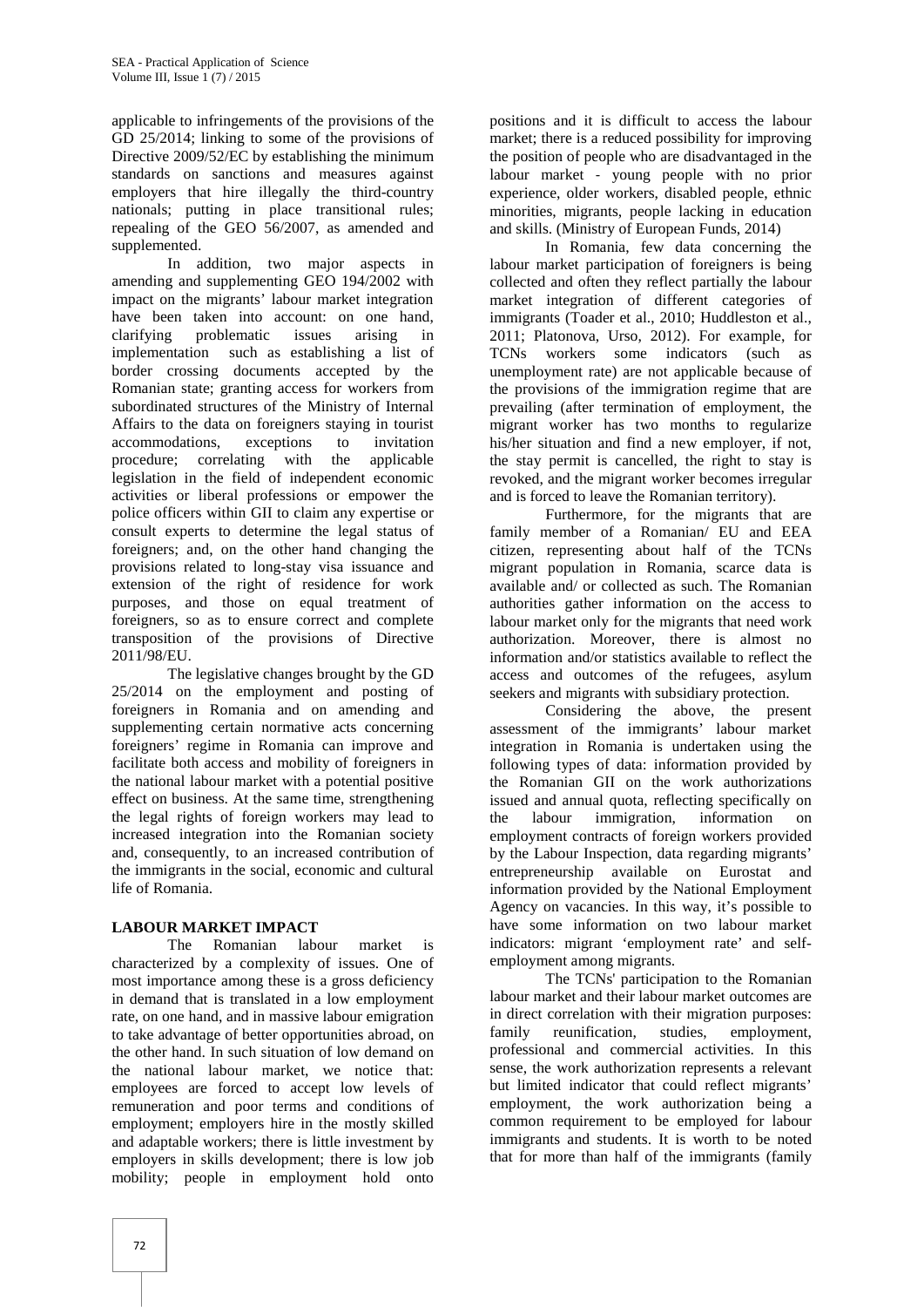members of Romanian/ EU/EEA citizen) there is no information about their labour market outcomes. Compared to other EU countries, in Romania, the immigrant labour force is negligible. However, at national level, its dynamics over the decade has been impressive, with an increase of ten times: from around 1,500 work permits issued in 2000 to 15,000 work authorizations issued in 2008, its highest peak. Also, in 2008, the share of TCNs labour force in total native and foreign employees in Romania accounted for 0.2 per cent (in 2008, there were 15,000 work authorizations issued and the total number of employees in Romania represented 4,827 thousand persons), while, particularly for 2010-2014, this represented less than 0.1 per cent. The rate is calculated as number of work authorizations into total number of employees in Romania. In 2010 to 2014, the total number of active employees in Romania was over 4 million while the work authorizations issued were below 3,000 for each of these years.

Labour market developments and the dynamics of migratory flows are closely linked and in direct correlation with the national economic performance (Table 1). Labour immigration is thus playing a significant role in responding to the demand for migrant workforce in certain sectors of the national economy expressed in the annual quota. Moreover, the annual quota is dependant mostly on the changing nature of labour demand for particular skills and occupations and on the extent to which they can be filled from existing sources of supply that can be made easily available to address the immediate needs on the labour market.

As per the data indicated in table 1, after 2008 / 2009 (at the beginning of 2009 the crisis was still not so visible) the number of work authorizations issued every year during 2010-2014 remained rather stable of less than 50 per cent out of the established annual quota.

During 2013, GII issued a number of 2,093 work authorisations to foreign citizens. Most of them were issued to permanent workers 1,581, for posted workers 163, sportsmen 201, to highly skilled workers 144, and for trans-border worker 1 work authorization. When it comes to fight against undeclared work, a number of 624 actions and checks were carried out, 211 by own powers and 413 in cooperation with structures with similar competences, especially the Labour Inspection. In this context a number of 58 foreign citizens were found in an illegal situation or performing undeclared work. In 2014, the number of work authorizations issued was 2,677. Most work authorizations were issued for migrants originated from China (455), Turkey (407), Vietnam (307) and the Philippines (216) (GII, 2013; 2014).

For 2015, the annual quota was established through GD 52/2015 stating that the Romanian GII may issue employment / posting notices for a total number of 5,500 foreign citizens. Thus, for permanent workers was established the issuance of 3300 employment / posting notices, other 900 for posted workers, 800 for highly skilled workers, 200 for seasonal workers, 200 for trainees, and 100 for cross-border workers.

Labour Inspection statistical data shows that in 2013, the number of foreign citizens employed in Romania with a working contract reached 21,018 persons higher than in 2012 when this number was of 20,166 persons. In addition, in 2013, the number of employment contracts concluded for foreigners represented 22,333 employment contracts (one person has the possibility to have more than one employment contract).

As indicated in Table 2, there is a specific dynamic of the number of active foreign employees, immigrants with an employment contract in Romania during 2008 to 2013 with a rather linear evolution during 2008-2010 and an increase by 40 percent from 2011 to 2013.

Data available for 2013 show that the top countries of origin for the foreigners working in Romania are: Turkey (3,449 persons), China (2,259 persons), Italy (1,939 persons), Hungary (1,337 persons), Republic of Moldova (1,102 persons), Bulgaria (881 persons), Germany (750 persons), France (729 persons), Greece (642 persons) and Philippines (613 persons) (GII, 2013).

Most of the foreign workers are employed in sectors such as commerce of clothes and shoes (1,137 employment contracts), restaurants (1,111 employment contracts), constructions (755 employment contracts), transportation of merchandise (653 employment contracts) and consultancy (647 employment contracts). At the same time, other sectors where foreigners are employed include, as follows: call centres, bread and pastry production, and infrastructure' constructions, engineering and petrol extraction.

Labour Inspection data highlights that the most employment contracts were registered for the following occupations: general director (754), truck driver (744), messenger (496), governess (433), merchandise handler (421), administrator (412), cook (408), seller (322), sales agent (288) and project manager (265). In addition, it is to be noted that the vast majority of foreigners working in Romania, more than 70 per cent came with the purpose of employment on different business projects while about 20 per cent represent foreign entrepreneurs that have developed their own business in Romania. Among the reasons for which employers have been hiring foreign labour force there is the need for workers with a certain expertise, or who are proficient in rare languages, the lack of qualified personnel on the national labour market (Romanian Labour Inspection, 2014).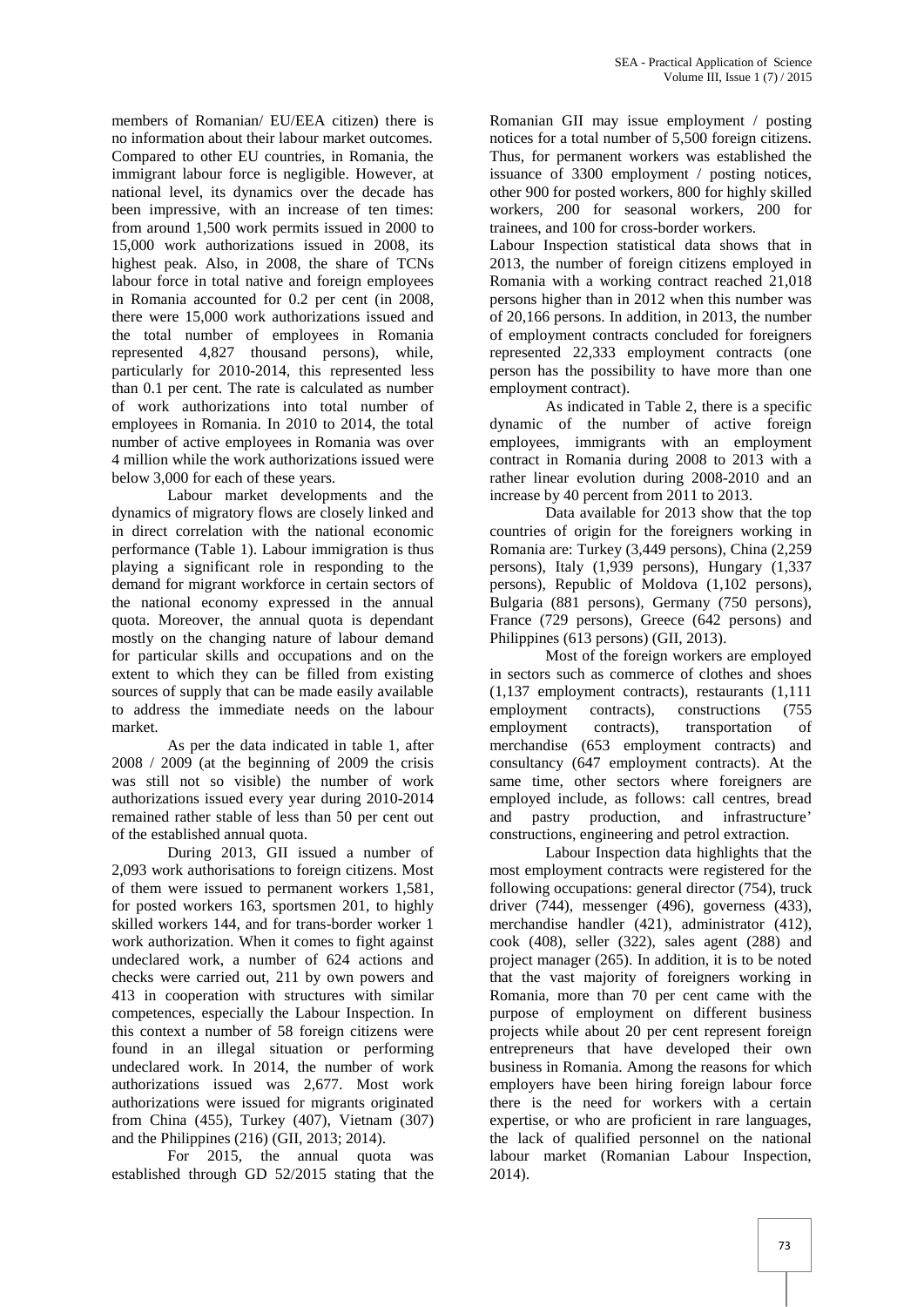According to data provided National Employment Agency, in February 2015, a number of 17,530 jobs were registered as vacant at national level out of which less than 10 per cent for highly skilled workers. The vacancies for workers with higher education were available in IT sector, engineering and research. Most jobs addressed the workers with professional, secondary education or unqualified workers in the following fields: textile industry, sales agent and seller, truck driver, merchandise carrier, security guard, fitter. Most vacant workplaces were found in the region of Bucharest-Ilfov and in the following counties: 2121 Cluj; 1296 Arad; 1101 Prahova; 810 Arges; 758 Timis (National Employment Agency, 2015).

It is observable that migrant workers access and participation to the Romanian labour market follow a territorial pattern similar to the vacant jobs registered and the characteristics of the labour demand mirror the profile, education and professional experience of immigrants. However, the most important asset to increase the labour market integration is the knowledge of Romanian.

The highest self-employment shares of non-EU citizens in EU-28 are recorded in Romania and the Czech Republic, almost 40 per cent, Poland and Bulgaria, 33.7 per cent and 24.8 per cent respectively (Eurostat, 2013). In most countries, the foreign-born are slightly more likely than the native born to be self-employed and open new businesses. There are several positive aspects to immigrants becoming self-employed or setting their own businesses, such as the significant contribution they make to employment and tentative evidence of growing trade with the countries of origin (OECD, 2010; 2012). Still, doing so is no panacea for labour market integration. Many immigrants end up in self-employment to escape from marginalization in the labour market. In other words, self employment is not always related to entrepreneurial skills. The foreign born are more likely to both enter and exit self-employment while new immigrant-run businesses have a lower survival rate than businesses founded by the native born (OECD, 2014).

There are barriers to entrepreneurship that are particularly difficult to overcome for immigrants. Among these is access to credit. On the borrower's side, the immigrant entrepreneurs have a more limited credit history in the country of residence than their native born counterparts. One reason is the lack of cross-border information sharing on credit history and for this the banking system may apply more stringent lending criteria and even discriminate against them (OECD, 2014).

The immigrant labour force in Romania is rather complementary to the native workforce filling in the labour shortages and the vacant jobs available and it seems that immigration represents a rapid response to the needs of the national labour

market. At the same time, the migrant entrepreneurship, rather significant in Romania, may constitute a vector of development not only for the local communities but also for the Romanian society in general.

## **CONCLUSIONS**

Labour migration should not be seen simply as a tool of economic policy, but as a decision with far-reaching and often unforeseeable social and economic impacts.

Considering the very recent policy developments at the end of 2014 concerning the legislation regulating the foreigners' regime and immigrants' admission and employment, their implementation will further demonstrate if these newly introduced changes will actually meet their purpose to bring advantages in terms of an increased labour market integration for immigrants as well as better correlation between the demand and supply of migrant workforce. Also, they will not automatically or necessarily translate into improved labour market outcomes, more jobs or an increased access to labour market and employment for immigrants. Nor they will immediately result in a greater flexibility and security of labour market.

Immigrants' labour market integration in Romania is directly connected with the immigration regime and how policies are implemented to favour or not the employment or entrepreneurship of migrants. In addition, it fluctuates depending on the economic growth when the labour shortages become more stringent and the employers resort to immigration as the rapid response to their needs.

Because in Romania the collected immigration data is insufficient and capture only partially and from the perspective of law enforcement the social reality, it is imperative to gather specific data and to produce relevant statistics and migrant integration indicators for well-grounded, evidence-based and efficient policies.

#### **REFERENCES**

- [1] Alexe, I., (2010). Migration, Employment and Labor Market. Integration Policies in the European Union. Part 1: Migration and the Labor Markets in the European Union (2000- 2009). Anna Platonova and Giuliana Urso (eds.), *Romania* (pp. 254-264). Brussels: International Organization for Migration.
- [2] Alexe, I., Ulrich, L., St nciugelu, ., Bojinc, M., (2010). *Beneficial regularisation of immigration in Romania*. Bucharest: Soros Foundation.
- [3] Alexe, I., P unescu, B., Ciubotariu, B., Ghi E., Ulrich, L., Tarnovschi, D., (2011). *Study on the immigration phenomenon in Romania.*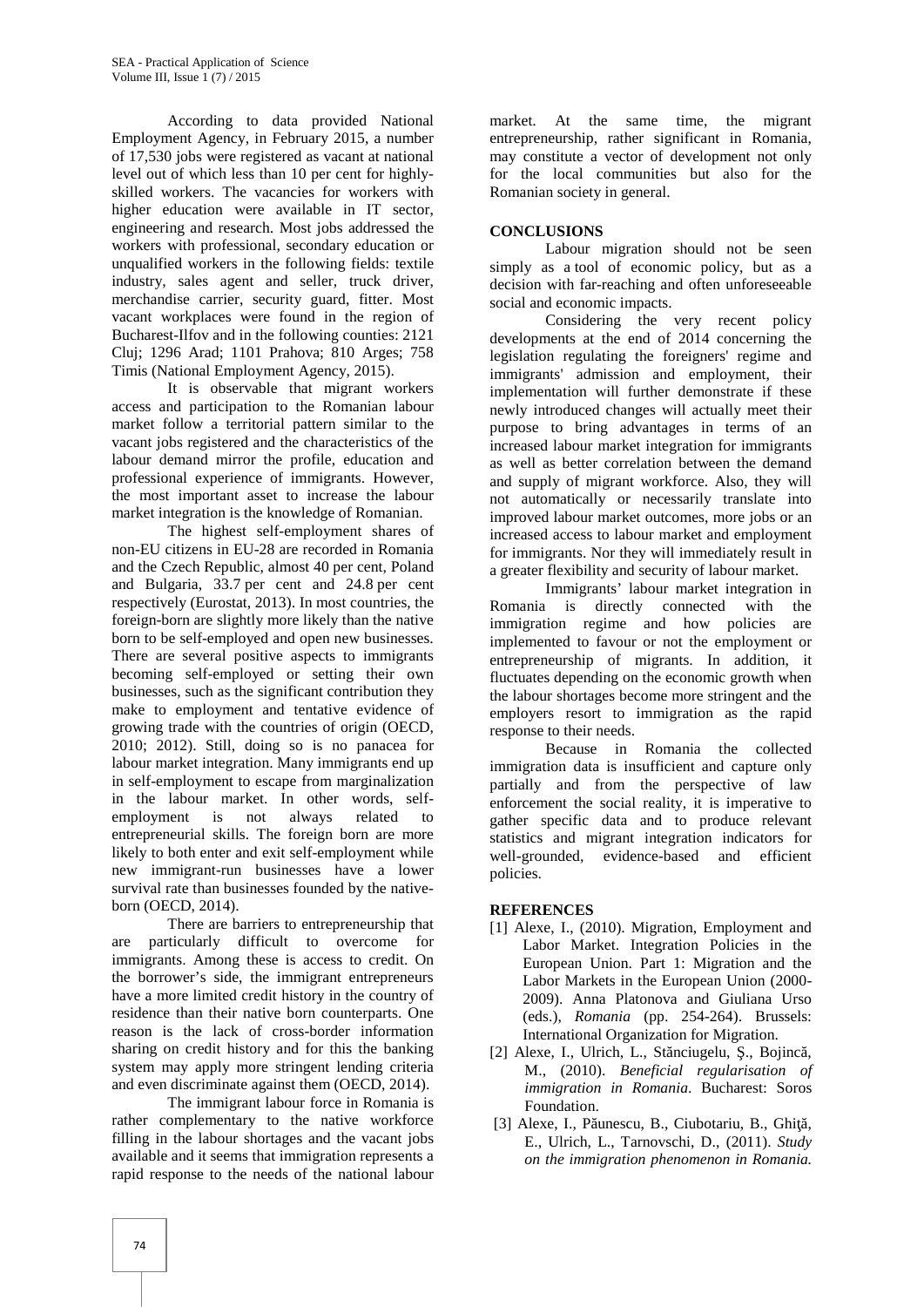*The aliens' integration into the Romanian society*. Bucharest: Soros Foundation.

- [4] Eurostat website. *Migrant integration statistics employment*, www.ec.europa.eu/eurostat/
- [5] Government of Romania. (2014). *National Reform Programme*.
- [6] Huddleston, Th., Niessen, J., Ni Chaoimh, E., White, E., (2011). *Migrant Integration Policy Index (MIPEX III)*, Bruxelles: British Council and Migration Policy Group.
- [7] Romanian Labour Inspection (2014). *Activity evaluations for the years 2008-2013.*
- [8] Ministry of Administration and Interior. (2011). *The National Strategy on Immigration 2011-2014*.
- [9] Ministry of European Funds (March 2014). *Romanian Partnership Agreement for the 2014-2020 programming period*.
- [10] National Employment Agency. (2015). *Annual Activity Reports and press release in February 2015,* www.anofm.ro/.
- [11] National Statistics Institute website, www.insse.ro
- [12] Organisation for Economic Co-operation and Development. (2010, 2012, 2014). *Migration Outlook.* Paris.
- [13] Organisation for Economic Co-operation and Development./ European Union. (September 2014). *Policy brief - Matching economic migration with labour market needs in Europe.* Paris..
- [14] Platonova, A., & and Urso, G. (Eds.). (2012). *Labour market inclusion of the less skilled migrants in the European Union.* Brussels: International Organization for Migration.
- [15] Romanian Office for Immigration. (2008a). *Multi-Annual Program 2008-2013 for European Integration Fund*. Retrieved from http://ori.mai.gov.ro/detalii/pagina/ro/Fondul- European-pentru-Integrare/182
- [16] Romanian General Inspectorate for Immigration. (2008b, 2009, 2010, 2011, 2012, 2013, 2014). *Activity evaluation for General Inspectorate for Immigration for the years 2008-2014*.
- [17] Sandu, D., (2010). *Social worlds of Romanian Emigration Abroad*. Ia i: Polirom.
- [18] Toader, ., Smirna, A., Jurca, O., Cernat, O., (2010). Reprezentare sindicala pentru (2010). *Reprezentare sindicala pentru muncitorii imigranti din Romania. Studiu asupra imigratiei in Romania. Descriere, analiza, recomandari.* [Trade union representation for immigrant workers in Romania. A study regarding immigration in Romania. Description, analysis, recommendations]. Bucharest: BNS - The National Trade Unions Block.